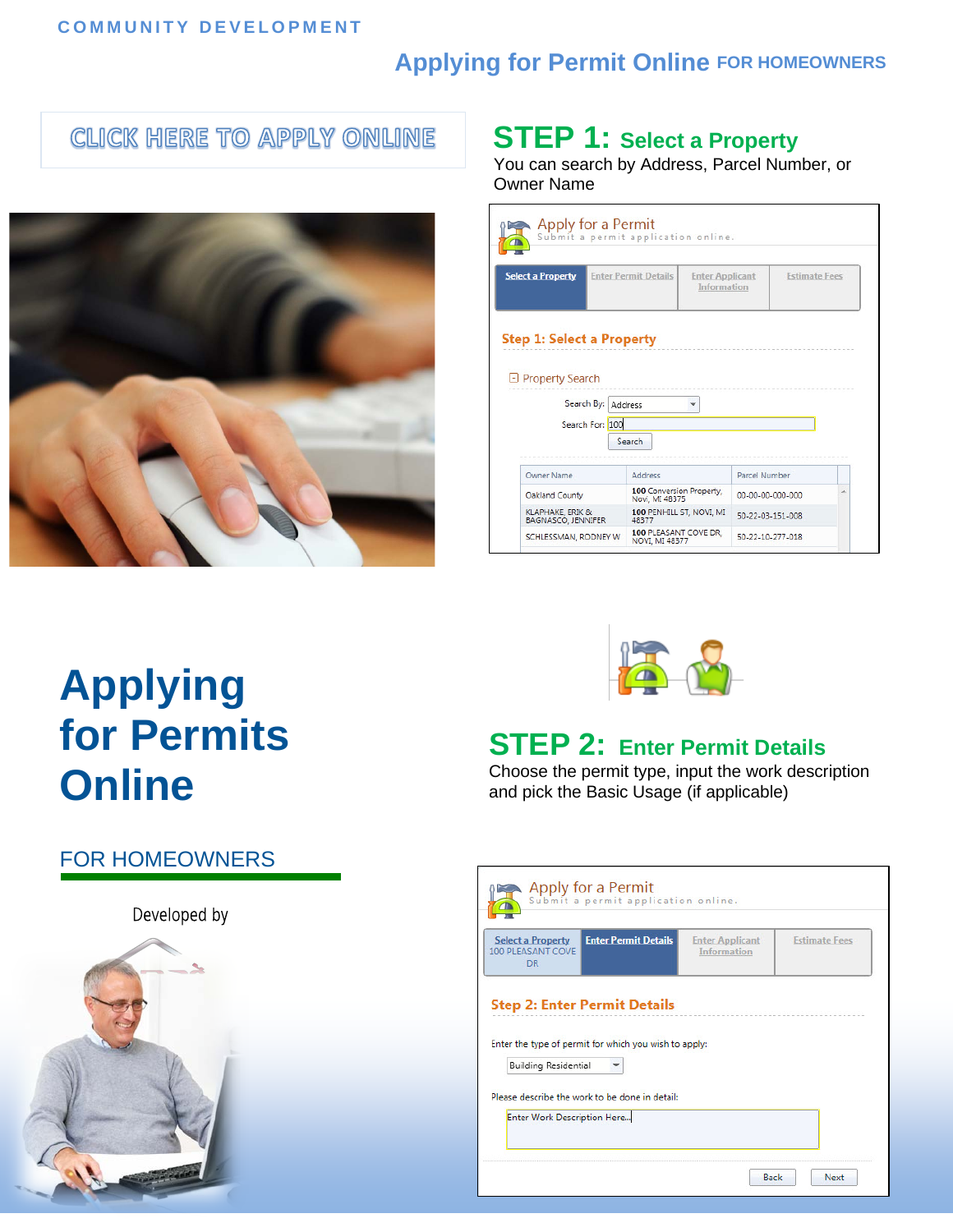### **STEP 3: Enter Applicant Info**

Verify your contact information and choose the parties to receive e-mail notifications when the permit's status changes

|                                  |                                                                                                                              | Submit a permit application online.                                                                                                                                                                                                                                       | Homeowner Application for Permit |                           |  |  |  |
|----------------------------------|------------------------------------------------------------------------------------------------------------------------------|---------------------------------------------------------------------------------------------------------------------------------------------------------------------------------------------------------------------------------------------------------------------------|----------------------------------|---------------------------|--|--|--|
| Select a<br>Property<br>111 Fake | <b>Enter Permit</b><br><b>Details</b><br><b>Electrical: Test</b>                                                             | <b>Enter Applicant</b><br><b>Information</b>                                                                                                                                                                                                                              | <b>Estimate Fees</b>             | Add<br><b>Attachments</b> |  |  |  |
|                                  | Property Owner: TEST PROPERTY                                                                                                | <b>Step 3: Enter Applicant Information</b><br>To apply for a permit as a homeowner, you must verify that you are the<br>owner the building department has on record. If the name or address do<br>not match, please contact the building department to correct the issue. |                                  |                           |  |  |  |
|                                  |                                                                                                                              |                                                                                                                                                                                                                                                                           |                                  |                           |  |  |  |
|                                  | ☆ Phone Number:<br><b>Chail Address:</b><br>Used to send updates regarding the status of your application.<br>Confirm Email: |                                                                                                                                                                                                                                                                           |                                  |                           |  |  |  |

### **STEP 4: Estimate Fees**

Locate the fees needed for the permit and enter the quantity

| <b>Select a Property</b><br><b>100 PLEASANT COVE</b><br><b>DR</b>                                                                                                                                                                     | <b>Enter Permit Details</b><br><b>Building Residential:</b><br>Enter | <b>Enter Applicant</b><br><b>Information</b> | <b>Estimate Fees</b> |  |  |  |
|---------------------------------------------------------------------------------------------------------------------------------------------------------------------------------------------------------------------------------------|----------------------------------------------------------------------|----------------------------------------------|----------------------|--|--|--|
| <b>Step 4: Estimate Fees</b><br>Estimate your permit fees by filling out the below information as accurately as<br>possible. Note that the fees will be reviewed by department personnel, and<br>appropriate adjustments may be made. |                                                                      |                                              |                      |  |  |  |
|                                                                                                                                                                                                                                       |                                                                      |                                              |                      |  |  |  |
|                                                                                                                                                                                                                                       | Details                                                              | Quantity                                     | <b>Total Fee</b>     |  |  |  |
|                                                                                                                                                                                                                                       | Enter quantity:                                                      | 1                                            | \$30.00              |  |  |  |
|                                                                                                                                                                                                                                       | Enter quantity:                                                      | o                                            | \$0.00               |  |  |  |
|                                                                                                                                                                                                                                       | Enter quantity:                                                      |                                              | \$15.00              |  |  |  |
| <b>Fee Description</b><br><b>Application Fee</b><br><b>ROCA Review</b><br><b>Contractor Registration</b><br><b>Inspection - Final</b>                                                                                                 | Enter quantity:                                                      |                                              | \$0.00               |  |  |  |
| No additional fees found.                                                                                                                                                                                                             |                                                                      |                                              |                      |  |  |  |

#### **STEP 5: Attachments**

Some permit types may allow, or even require an attachment

While not applicable for all applications, this can be used to submit any relevant plans or images for the permit.

#### **Successful Permit Application**

You will receive a summary confirmation screen at the end of the permit application indicating a successful application

#### **Online Payments**

Once your application has been processed, you can pay your invoice using the "Online Payments: Building Department Payments." When you have chosen the invoice(s) to pay, you will be redirected to the municipality's third party payment website

| secord.                | Step 1: Search<br>Use the search orders below to<br>begin searching for your  | Stop 21 Select Fireord                                                                                                              | Step 3: Malos Payment                                                                                                                                                               |
|------------------------|-------------------------------------------------------------------------------|-------------------------------------------------------------------------------------------------------------------------------------|-------------------------------------------------------------------------------------------------------------------------------------------------------------------------------------|
| <b>Getting Started</b> |                                                                               |                                                                                                                                     |                                                                                                                                                                                     |
|                        | begin, please enter the appropriate information in one of the searches below. |                                                                                                                                     | Welcome to the Building Department Online Payment Service. This service allows you to search for a specific record within the Building Department database to make a payment on. To |
|                        | Search by Building Department Reference Number                                |                                                                                                                                     |                                                                                                                                                                                     |
|                        |                                                                               | Enter the permit, enforcement, or certificate number for the record you are attempting to search on.                                |                                                                                                                                                                                     |
| C Reference Number:    |                                                                               | Search                                                                                                                              |                                                                                                                                                                                     |
|                        | Search by Name                                                                |                                                                                                                                     |                                                                                                                                                                                     |
|                        |                                                                               | Last name only is the preferred search method. For a more refined search try including the first name (i.e. Last Name, First Name). |                                                                                                                                                                                     |
| <b>☆ Name</b>          |                                                                               | Search <sup>®</sup>                                                                                                                 |                                                                                                                                                                                     |
|                        | Search by Address                                                             |                                                                                                                                     |                                                                                                                                                                                     |
|                        |                                                                               |                                                                                                                                     | Enter the address of the record you are attempting to search on. Examples include: 123 Main Street, or for an address range enter 100-200 Main Street.                              |
|                        |                                                                               | <b>Search</b>                                                                                                                       |                                                                                                                                                                                     |
| th Address:            |                                                                               |                                                                                                                                     |                                                                                                                                                                                     |
|                        | Search by Parcel Number                                                       |                                                                                                                                     |                                                                                                                                                                                     |
|                        |                                                                               | Enter the parcel number of the record you are attempting to search on.                                                              |                                                                                                                                                                                     |

Once completed, you can then print the confirmation, exit the webpage, or apply for another permit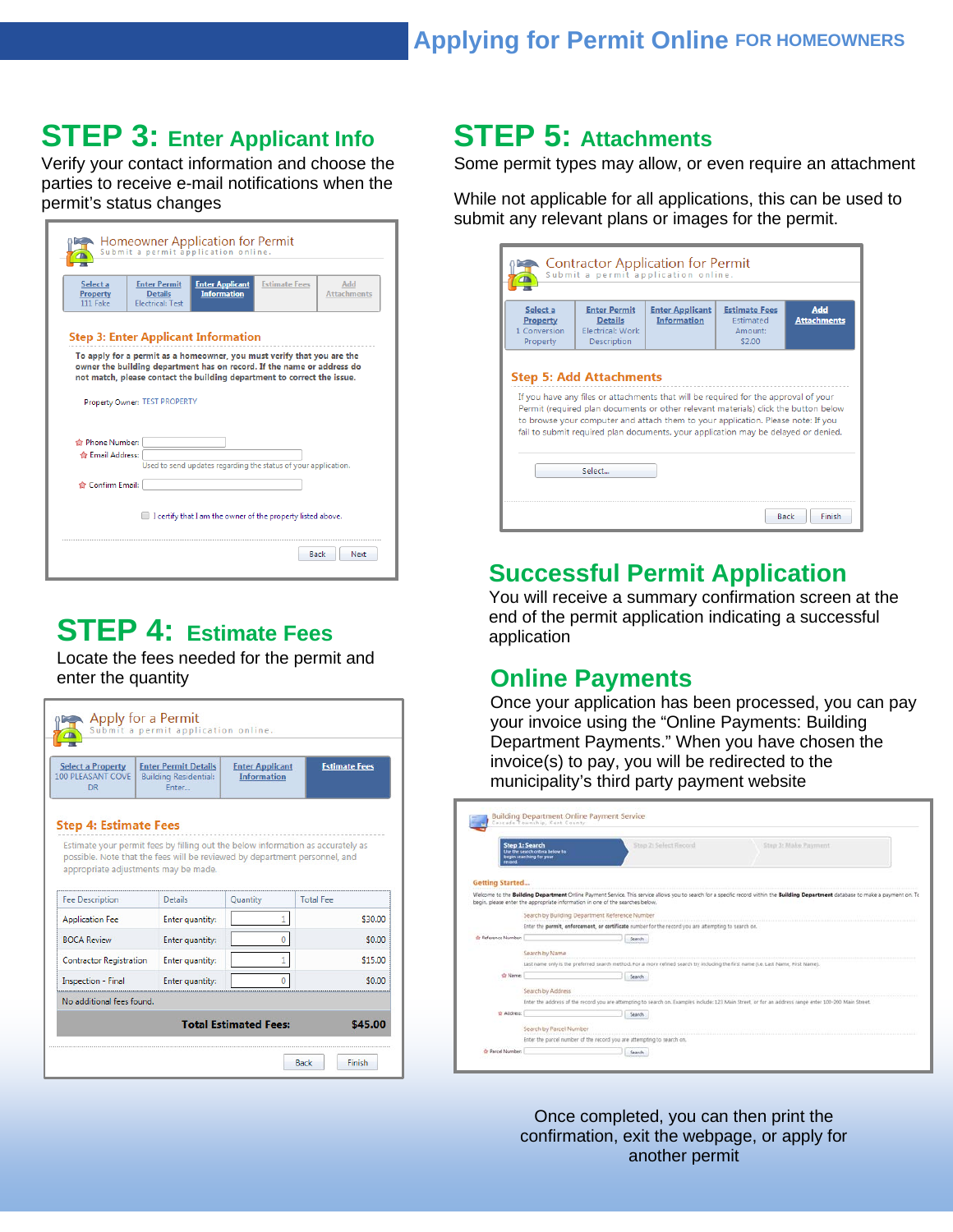

#### **STEP 1:**

Find the permit you wish to schedule an inspection for by typing in the permit number.

|                                | Schedule an Inspection<br>Submit an inspection request for a permit online. |                            |  |  |  |  |
|--------------------------------|-----------------------------------------------------------------------------|----------------------------|--|--|--|--|
| <b>Select a Permit</b>         | <b>Select Inspection Type and</b><br>Date                                   | <b>Contact Information</b> |  |  |  |  |
| <b>Step 1: Select a Permit</b> | Enter a Permit Number, including any dashes or spaces.                      |                            |  |  |  |  |
| ☆ Permit Number:               |                                                                             | ex. PB13800950             |  |  |  |  |
|                                |                                                                             | Next                       |  |  |  |  |
|                                |                                                                             |                            |  |  |  |  |

**STEP 2:** Select the desired inspection type and choose from the available days on the calendar.

# **Online Inspection Requests**

#### FOR HOMEOWNERS

#### Developed by



Solutions, Support... Satisfaction



| <b>Select a Permit</b><br>Permit PBR13-0014<br>1234 Main Street |                                                    | <b>Select Inspection</b><br><b>Type and Date</b> |              |                       | <b>Contact Information</b> |                 |                | <b>Add Attachments</b>                                      |
|-----------------------------------------------------------------|----------------------------------------------------|--------------------------------------------------|--------------|-----------------------|----------------------------|-----------------|----------------|-------------------------------------------------------------|
| <b>Step 2: Select Inspection Type and Date</b>                  |                                                    |                                                  |              |                       |                            |                 |                |                                                             |
|                                                                 |                                                    | <b>Inspection Details</b>                        |              |                       |                            |                 |                |                                                             |
| Inspection Type:                                                | Final                                              |                                                  |              |                       |                            |                 |                |                                                             |
|                                                                 | Select the type of inspection you wish to request. |                                                  |              |                       |                            |                 |                |                                                             |
|                                                                 |                                                    |                                                  |              |                       |                            |                 |                |                                                             |
|                                                                 |                                                    | <b>Inspection Date</b>                           |              |                       |                            |                 |                |                                                             |
|                                                                 |                                                    |                                                  |              |                       |                            |                 |                | Using the calendar below, select an available date for your |
|                                                                 |                                                    | inspection request.                              |              |                       |                            |                 |                |                                                             |
|                                                                 |                                                    |                                                  |              | <b>September 2013</b> |                            |                 | $\mathbf{O}$   |                                                             |
|                                                                 | Su                                                 | Мο                                               | Tu           | We                    | Th                         | Fr              | Sa             |                                                             |
|                                                                 | $\ddot{\phantom{1}}$                               | $\overline{2}$                                   | $\mathbf{B}$ | $\overline{4}$        | 5                          | 6               | $\overline{7}$ |                                                             |
|                                                                 | 8                                                  | 9                                                | 10           | 11                    | 12                         | 13              | 14             |                                                             |
|                                                                 | 15                                                 | 16                                               | 17           | 18                    | 19                         | 20 <sup>1</sup> | 21             |                                                             |
|                                                                 | 22                                                 | 23                                               | 24           | 25                    | 26                         | 27              | 28             |                                                             |